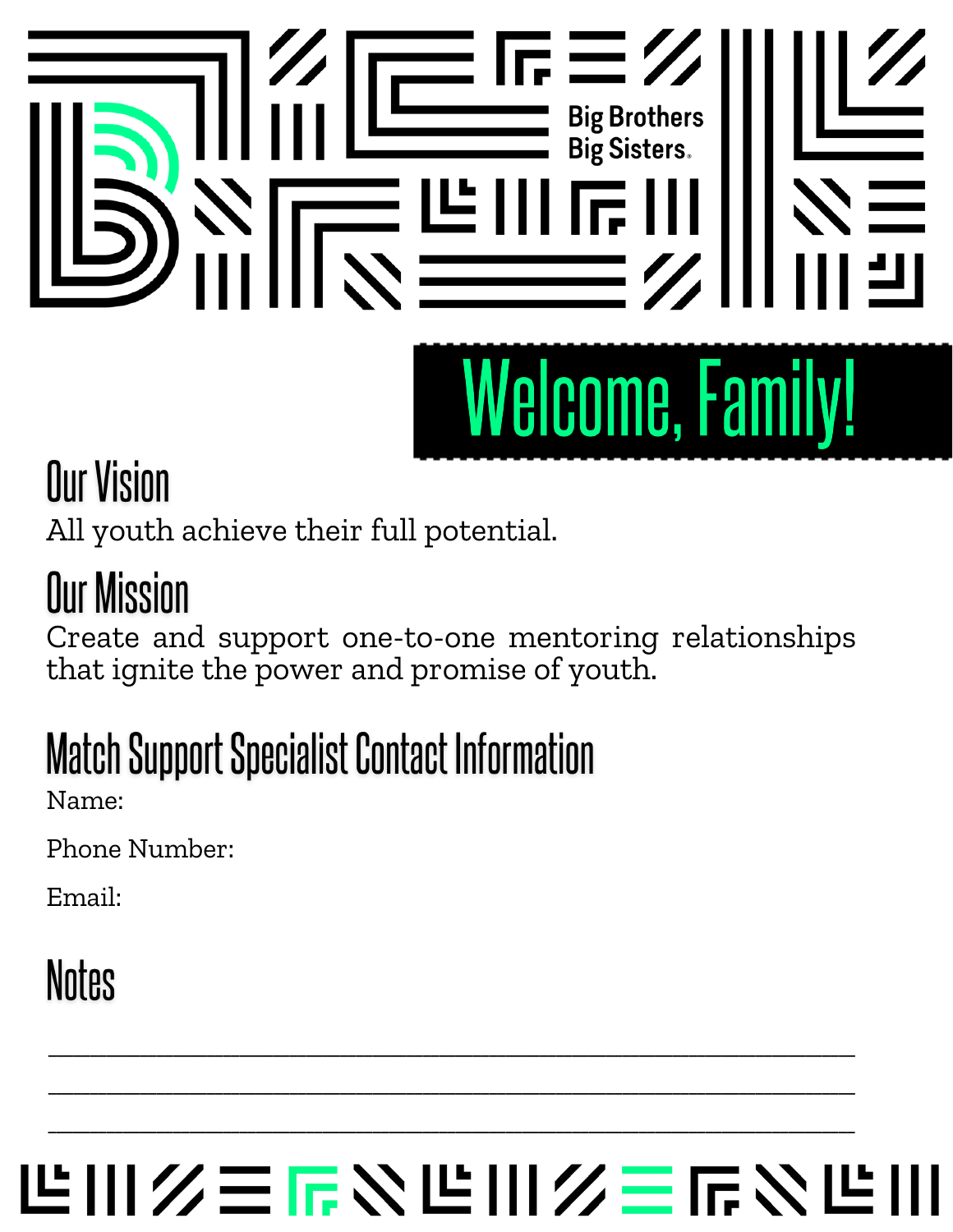# Big Brothers Big Sisters of the Black Hills

425 Kansas City Street Rapid City, SD 57701 605.343.1488

1140 North Main Street Suite #12 Spearfish, SD 57783 605.559.0283

# **Staff Directory**

Nicole Burdick, Executive Director ExecDir@bigmentors.com

Audrey Nordine, Associate Director AudreyN@bigmentors.com

Christian Hagen, Program Director ChristianH@bigmentors.com

Mariah Fischer, Match Support Specialist MariahF@bigmentors.com

Kate Swallow, Match Support Specialist KSwallow@bigmentors.com

Bailey Weavill, Match Support Specialist BaileyW@bigmentors.com

Kathy White, Match Support Specialist KathyW@bigmentors.com

### about OUR NON-DISCRIMINATION POLICY

The agency aims to obey all laws concerning non-discrimination. Big Brothers Big Sisters of the Black Hills does not discriminate.

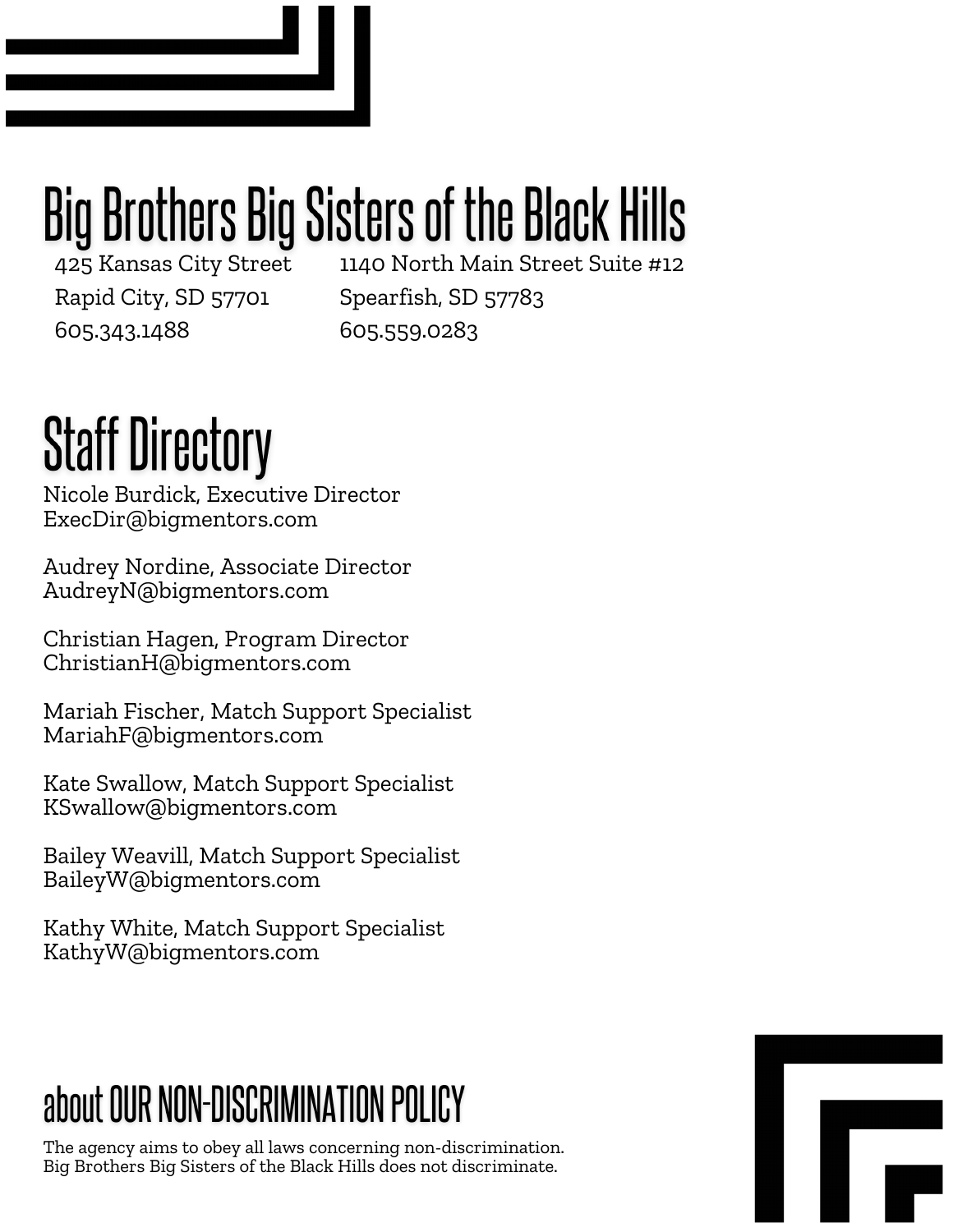### about SAFETY

#### **The safety of your child is our number one priority - no exceptions. What WE do to keep your child safe:**

- We conduct multi-level background checks at state and national levels for all of our Bigs as well as reference checks, home visits, and a thorough interview with our trained Match Support Specialists.
- Provide child safety training to our Bigs
- Professionally support the match with consistent match support contacts. Match support contacts will be done as needed, but not less than the following times during the match:
	- Every two weeks for the first month
	- Monthly for the first year
	- Quarterly thereafter

#### **How YOU can further promote your child's safety:**

- Participate in planning and approve activities. If you are not comfortable with an activity the Big suggests, you are encouraged to disapprove. Talk to your Match Support Specialist when you have questions.
- Communicate safety concerns related to your child's Big, school, or in the community with your Match Support Specialist.

#### **BIG Responsibilities**

When your child spends time with their Big, they will be expected to:

- Never leave your child unattended or with someone else
- Never use physical discipline or yell at your child
- Plan to utilize separate changing spaces if their activity requires changing of attire (for example: swimming)
- Never ask your child to keep a secret
- Ask your permission to buy your child a gift if they wish to do so
- <sup>o</sup> Never engage in tickling, wrestling, backrubs, or asking your child to sit on their lap
- Make sure everyone in the vehicle is wearing a seatbelt
- Never drop off your child where no approved adults are present or at a location you did not agree to
- Never misuse social media, show your child inappropriate videos, pornography or sexual material. This is grounds for immediate termination of the match.

#### Big Brothers Big Sisters of the Black Hills staff are mandatory reporters of child abuse and neglect. They are required to report any suspected abuse or neglect of any child.

#### **Patterns of behavior to discuss with your Match Support Specialist:**

- Your child's Big wants to spend more and more time with your child
- Your child's Big often invites other children or adults to join them
- Activities always take place in private settings
- Your child's Big takes excessive amounts of pictures or videos of your child
- Your child's Big becomes involved with your family in a way that makes you feel uncomfortable.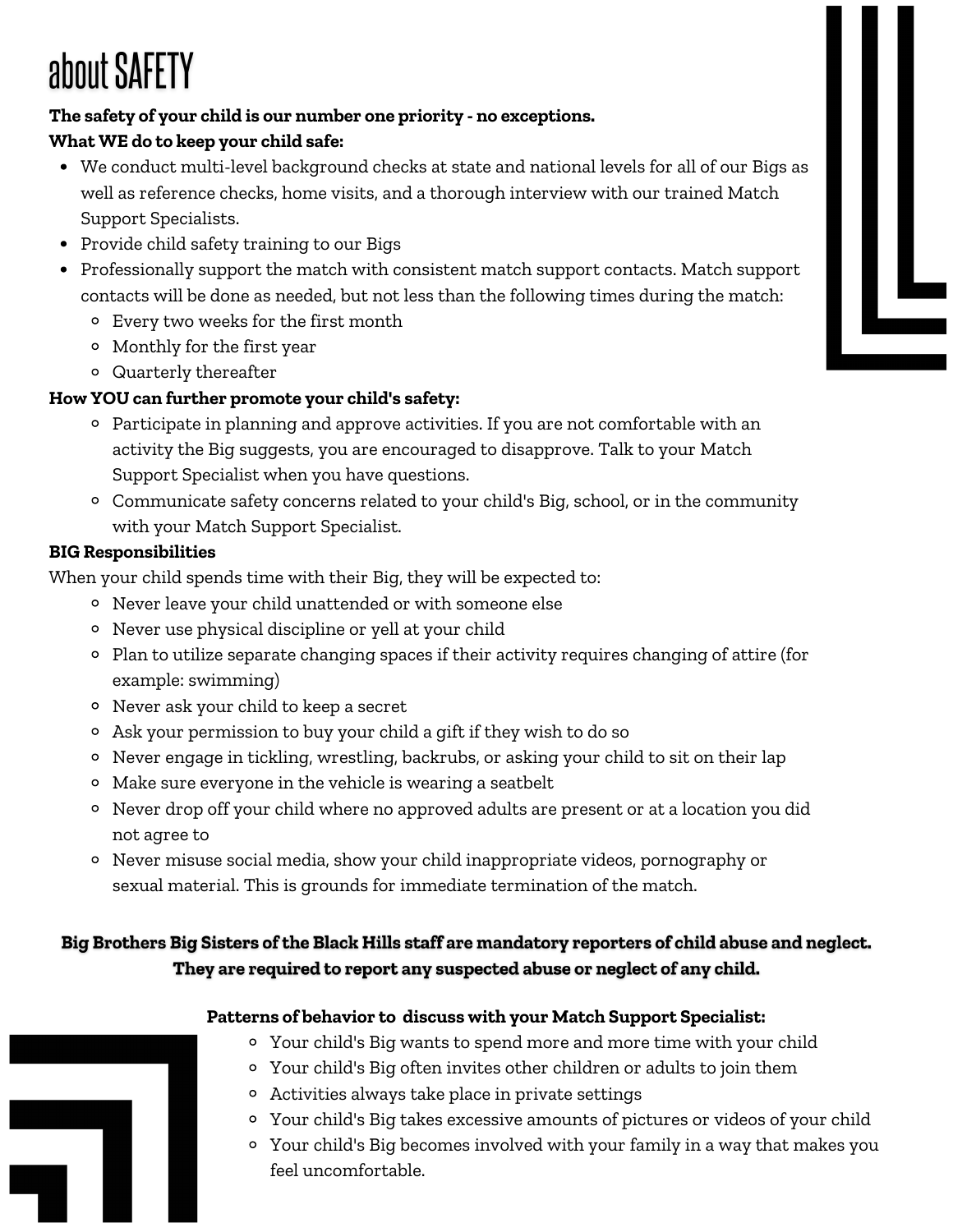### about OUR PROGRAMS

#### **Community Program**

The Traditional Program involves Big Brothers, Big Sisters, Big Couples (married), and Big Families. This program is designed to match children between 7 and 16 years old, with an adult who can serve as a positive role model, giving a child a chance to see their unlimited potential and providing the opportunity to develop into a more responsible, successful, well-rounded individual.

#### **Campus Kids**

Campus Kids is a staff supervised group mentoring program specifically for children waiting for a Big Brother or Big Sister. It meets once a week at the SD School of Mines & Technology campus and is led by college student volunteer mentors.

#### **Bigs in Blue**

Bigs in Blue is a one-to-one mentoring program that connects youth with police in communities throughout our nation, building strong, trusting, lasting relationships. These relationships can help children develop into confident adults and help build stronger bonds between law enforcement and the families they serve.

### about the ENROLLMENT PROCESS

**Complete an application. Interview with a Match Support Specialistfor you and your child. Get matched!**

Leading the enrollment and matching processes are professionals whose job it is to make the best possible match. When a match is made, a Match Support Specialist oversees the relationship by providing coaching and training, ensuring safety, assisting in goal-oriented activities, referring services, and helping you and your child with needs you may have.

It is critical for you to understand that communication with your Match Support Specialist is a serious component of the match relationship development. Lack of response is grounds for match suspension and termination.

Our matches are not made on a first-come, first-served basis. Our goal is to match each child with the best possible mentor for them. There may be a waiting period but we will work with you to help keep your child engaged while they wait.

### about MATCH CLOSURE

We know from research on mentoring that when relationship closure is unplanned, abrupt, premature, or handled without care and communication, Littles can be harmed. In addition, mentors may also be left feeling guilty, sad, or lacking closure.

It may seem odd or even pessimistic to discuss this stage when you are just beginning here at Big Brothers Big Sisters. However, research shows that when we are educated on the match closure process and actively plan for the match closure, it can be a positive process that allows for reflection and personal growth for everyone involved.

At the time of the match closure, your Match Support Specialist will discuss with you, your child, and their Big, about the best plan for closing the match. We will also discuss ways to keep you and your child engaged in the program. This may include being matched again or other opportunities that we have.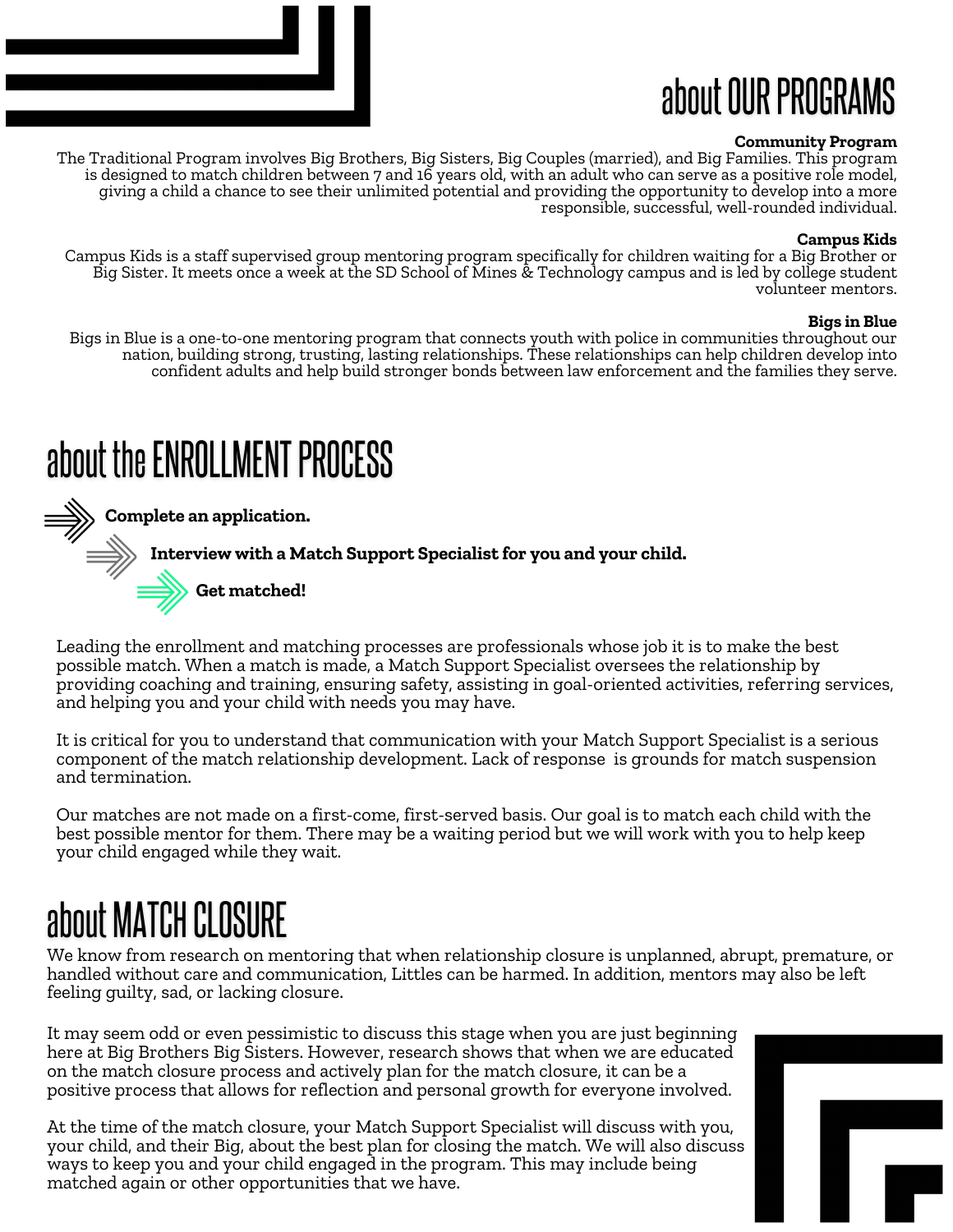### about MATCH ACTIVITIES & GOALS

**Being in a match is about both having fun and achieving positive outcomes!**

**Your Match Support Specialist will work with you, your child, and their Big to identify goals for the match which will likely fall into one or more ofthese areas:**

- Avoidance of risky behaviors
- Educational success
- Improved self-esteem
- Higher aspirations
- Greater self-esteem and confidence
- Better relationships



 $71\%$ 

**of our Littles who did not believe they would finish high school now believe they can and will** **of our Littles who did not believe college was an option now hope to attend and believe they can graduate**

52% **of our Littles decreased the number of days they were absent from school**

<u>100%</u> **of our Littles feel socially accepted by their peers**



**of our Littles avoided risky behaviors**

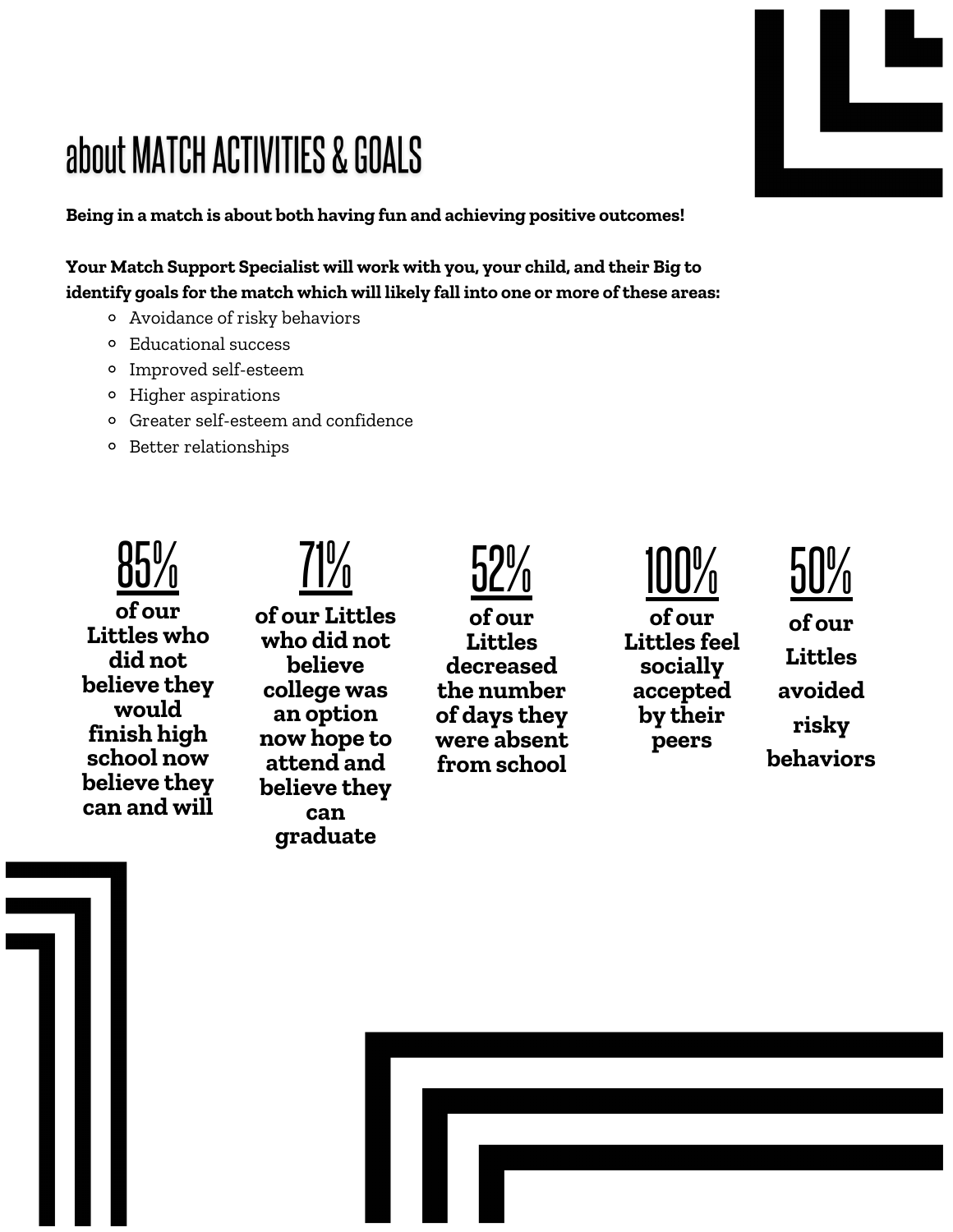

### about YOUR ROLE

#### **Be an active partner.**

Working together, parents, guardians, or caregivers, volunteers and Big Brothers Big Sister staff members plan activities and opportunities that can have a powerful and positive impact on your child.

#### **Talk with your Match Support Specialist monthly.**

We will contact you monthly to get your point of view about the match, observations, and questions. This monthly contact is required as it allows us to provide support and over ideas if challenges arise. This is done to ensure the safety of your child. If consistent contact does not occur, we will suspend or terminate the match.

#### **Participate in scheduled assessments and surveys.**

Big Brothers Big Sisters uses information from assessments and surveys to make recommendations for the match, identify resources you may need, and to evaluate the effectiveness and safety of the program.

#### **Call us!**

If you need help locating resources, are moving, have a joy to share, have safety concerns or need to talk about the match, call your Match Support Specialist.

#### **Respect boundaries.**

We educate Bigs, families and Littles about the importance of focusing on what the match is and what it isn't. For example, we ask all parents to remember that the Big is a volunteer and should not be asked to perform any services for the family, buy clothes or supplies, be asked to take siblings on outings, bring the child home to an empty house, and so on. Please have good boundaries when you are contacting them or expressing any challenges your child may be experiencing.

#### **Follow all policies, procedures, and ground rules.**

Without exception, it is critical to safety and healthy relationship development that you adhere to our rules, just as our Bigs are expected to.

#### **Support your child's mentoring relationship.**

The time your child spends with his or her Big can be an invaluable experience. Sticking to scheduled times, getting to know the Big, talking with your child about the experience and promoting the activities and events offered by the agency are great ways to be a partner and support your child's match.

| ı |  |  |
|---|--|--|
|   |  |  |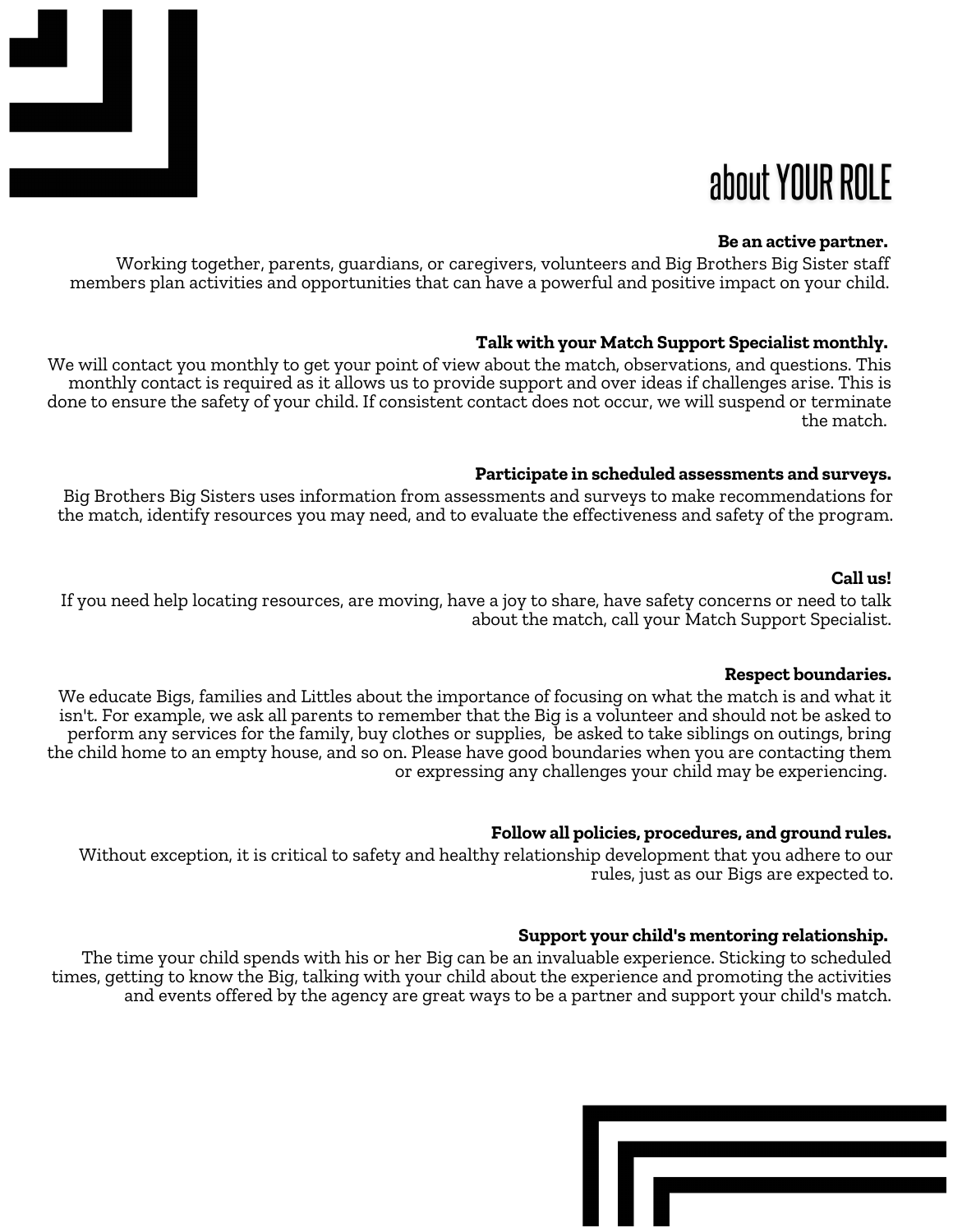### about OUR BIGS

**Our professional staff work with volunteers from our community to ensure these commitments can be** met by providing coaching, training, and activities to help them develop in their roles as Bigs. Based on **years of extensive research that reinforces the benefit to your child, Big Brothers Big Sisters requires our volunteers to be capable ofthe following commitments:**

- Commit to a minimum of one year as a Big.
- Commit to spending consistent, significant time with their Little each month (approximately 4 hours).
- Follow all agency policies, procedures, and ground rules. Because child safety is a top priority, we consider violations of policies, procedures, and ground rules to be grounds for match suspension or termination.
- Maintain regular communication with Match Support Specialists, including returning all calls and emails. Failure to maintain contact may result in match closure.
- $\circ$  Participate in required surveys and assessments related to the match relationship and youth outcomes.
- Complete assigned training.

#### **Research tells us that Littles achieve greater results when their Big...**

- Emphasizes friendship over changing behaviors.
- Is not authoritarian.
- Decides activities with their Little.
- Is consistent and dependable.
- Has realistic expectations about their Little.
- <sup>o</sup> Is patient.
- Focuses on having fun and building their relationship.
- <sup>o</sup> Sets boundaries and limits.
- Acknowledges that positive impact on the child comes after the relationship is built.
- o Puts their Little's safety and well-being first.
- Helps form goals.
- Is your ally.

### **THANK YOU!**

We are happy to have you a part of our Big Brothers Big Sisters family! We will be here for you every step of the way. We appreciate you and we stand WITH YOU! Thank you for joining us!